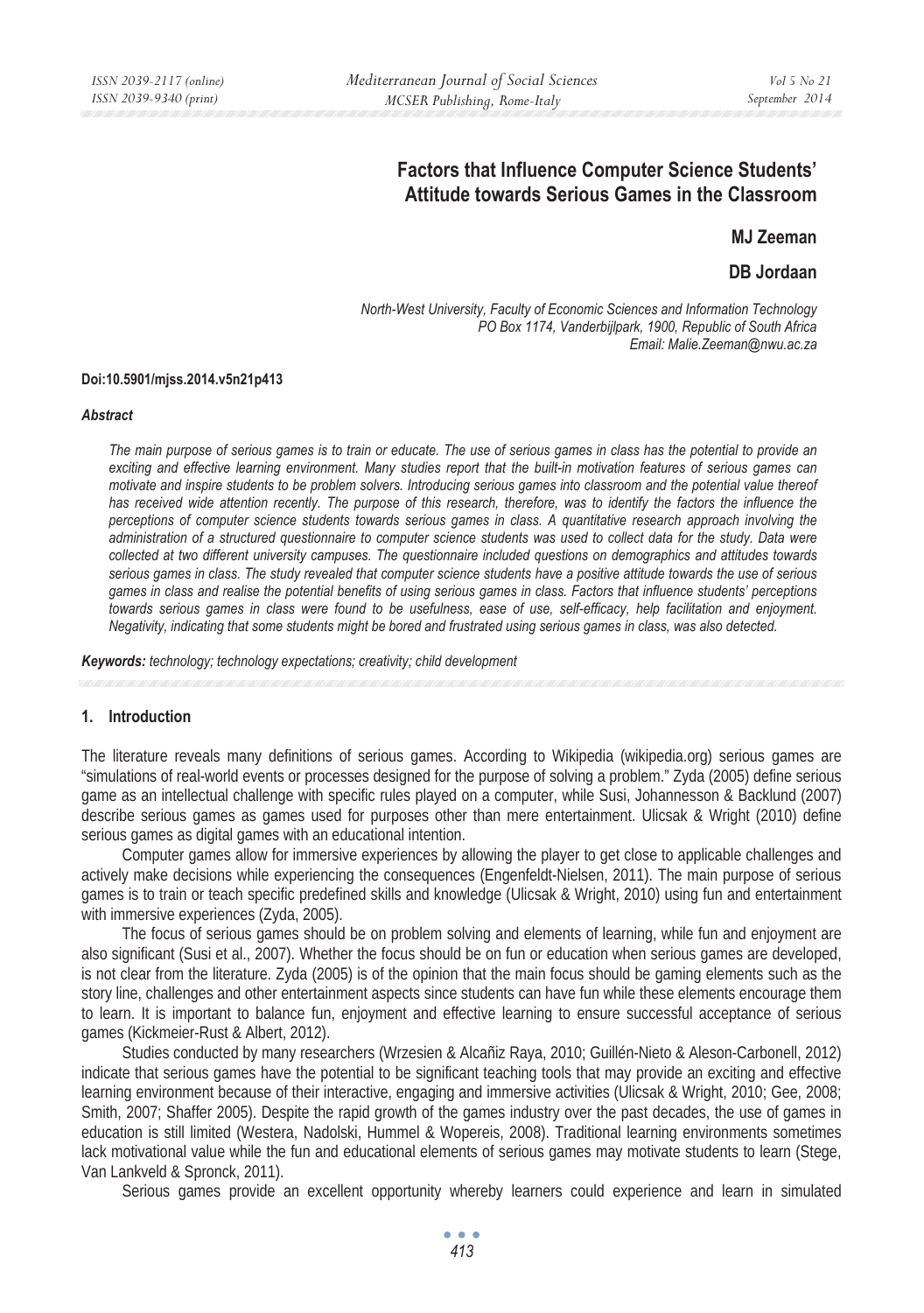environments, which would be difficult in real life due to, for example high cost, time consuming experiences, and consequences due to failure (Susi et al., 2007). Players expect realistic simulations, rich interactive experiences and the opportunity to control the game (Szczesna, Tomaszek and Wieteska, 2011). Immediate results of a player's decisions in digital simulations and the experience of success enhance the learning experience while the entertaining elements encourage students to want to stay involved (Lieberman, 2006). Anxiety levels are reduced and confidence builds due to the fact that in simulations students do not have to fear the consequences when mistakes are made (Szczesna et al., 2011). Positive feedback, hints on how to progress, and a sense of control by actively participating, are some of the aspects that motivates learners to be active participants. The challenging nature of games has the ability to cause players to become totally absorbed in the task at hand in order to do the best they can (Lieberman, 2006). Furthermore, it is claimed that serious games lead to the positive development of a variety skills (Susi et al., 2007). These include the skill to remember essential facts that are required to progress in the game and higher order thinking skills such as problems solving and application of knowledge. Learners develop these skills while playing serious games since they learn by doing rather than being passive listeners (Stanescu, Stefan& Roceanu, 2011; Lieberman, 2006).

## **2. Problem Statement**

Technology is shaping the way in which people learn, communicate, cooperate, think, work, live and form social networks (Klopfer, Osterweil, Groff & Haas, 2009). Constant engagement and experience with technology make participatory, sensory-rich environments and experiential or discovery-based learning attractive to students (Wrzesien & Alcañiz Raya, 2010; Devlin-Scherer & Sardone, 2010; Corriveau & Wei, 2010). Current students are not attracted to old-fashioned education (Rooney, 2012; Stege et al., 2011; Papastergiou, 2009) because they are almost fully integrated into technology (Sweeny, 2007) and have a preference for active, first-person, experiential learning that is lacking in traditional lectures, but colorfully present in new media technology (Lenhart, Madden & Hitlin, 2005).

Technology has become an integral part of society and it is necessary to integrate its use in education (Rodgers, 2014). Kurkovsky (2009) argues that the computer science curriculum should stay applicable and relevant to today's reality and there should be a strong connection between computing and students' everyday involvement with technology.

Analysing the literature reveal that the majority of studies regarding the perceptions of learners on the use of serious games in education are focused on younger age groups leaving a lack of empirical evidence supporting the assumptions that students in tertiary education will embrace the idea of serious games in the computer science classroom (Papastergiou, 2009). These studies demonstrate largely positive attitudes of younger age groups towards serious games in class. However, students in tertiary education may have different requirements, views and perceptions. These aspects need to be taken in account when determining the factors that influence the attitude of students towards serious games in the computer science classroom.

## **3. Purpose of the Study**

The purpose of this study was to identify the factors that influence the attitude of students in computer science towards serious games in the classroom.

#### **4. Research Methodology**

A quantitative research approach was used for the study because it provides a quick, inexpensive, efficient and accurate means of accessing the desired information (Zikmund, Babin, Carr & Griffin, 2010).

#### *4.1 Sample and Procedure*

The sample in the study consisted of a non-probability convenience sample of students at two universities, one a traditional university and the other a University of Technology, in the Gauteng province of South Africa.

The principal author, who administered the questionnaire personally at the different university campuses, collected data.

#### *4.2 Research Instrument*

An extensive literature review on serious games and students' perceptions on serious games in class was undertaken. A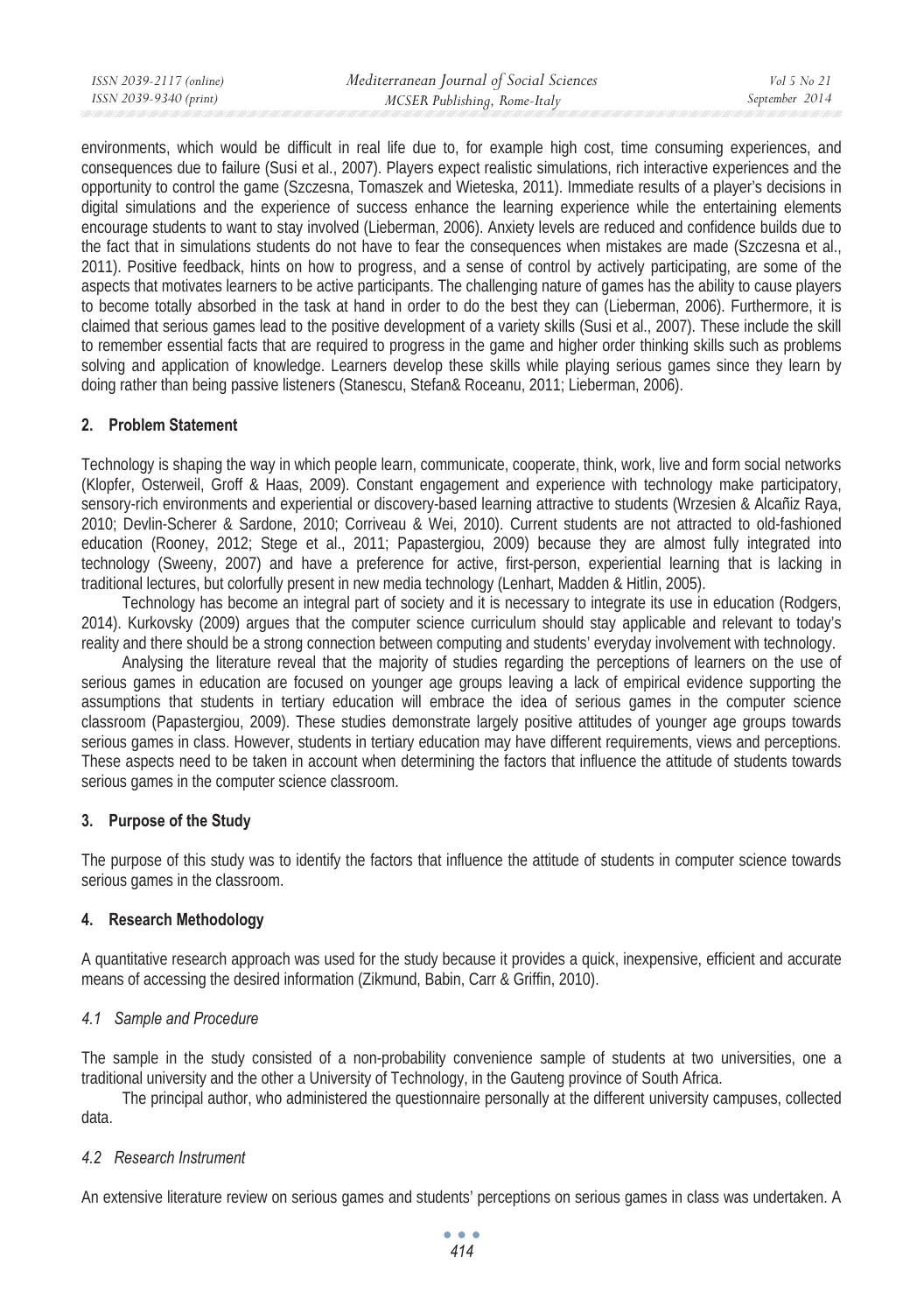| ISSN 2039-2117 (online) | Mediterranean Journal of Social Sciences | Vol 5 No 21    |
|-------------------------|------------------------------------------|----------------|
| ISSN 2039-9340 (print)  | MCSER Publishing, Rome-Italy             | September 2014 |

questionnaire, used in the empirical study, was developed to investigate the perceptions of university students on serious games in class.

The questionnaire used to collect data contained two sections. The first requested demographic information of the respondents and the second section investigated participants' perceptions towards serious games in the classroom. The items in the second section were scored on a six-point Likert scale with one denoting strongly disagree, and five referring to strongly agree. The questionnaire was reviewed for content validity by two academics, one being an expert in serious games and the other in quantitative research. To ensure the reliability of the questionnaire a pilot test was conducted on a convenient sample of 40 students. The reliability of the questionnaire was found to be 0.908.

#### *4.3 Ethical Considerations*

Participants were informed both verbally and through a covering letter of the purpose of the study. Ethical considerations such as the participants' right to anonymity, confidentiality, privacy or non-participation, informed consent and protection from discomfort, harm and victimisation were adhered to.

## *4.4 Data Analysis*

To analyse the data descriptive analysis of the sample composition was undertaken and factor analysis was used to establish the perceptions of students. The Statistical Packages for the Social Sciences (SPSS – version 22) was used to analyse the data.

## **5. Results**

## *5.1 Demographics*

A total of 580 questionnaires were administered and 569 completed questionnaires were returned of which 22 were discarded due to incomplete or invalid responses. The remaining 547 questionnaires indicate an actual response rate of 94 percent. The traditional university returned 303 valid questionnaires and the university of technology returned 244 valid questionnaires. More male respondents (56.1%) than female respondents (43.9%) completed the questionnaire. In terms of the year of study, 21.7 percent of the participants were first-year students, 43.1 percent were second-year students, 31.8 percent were third-year students, while 3.3 percent were in their fourth year of study. When asked to indicate at what age they start playing games 48.2 percent indicated that they start playing games before the age of 12 years while 57.3 percent indicated that they only start to play games on or after their 12<sup>th</sup> birthday.

## *5.2 Exploratory Factor Analysis*

In the first instance, the appropriateness of factorability on the data set was established. The Bartlett's Test of Sphericity and the Kaiser-Meyer-Olkin (KMO) measure of sampling adequacy (MSA) was conducted on the data set. Both these tests (KMO = .920; sig. = .000) indicated that the data were suitable for factor analysis. Principal component analysis (PCA) with varimax rotation was applied to the 33 items in section B of the questionnaire. Varimax rotation, which reapportions variance among factors so that they become relatively equal in importance, was used to simplify factors by maximising the variance loadings across variables (Gillespie, Derevensky & Gupta, 2007). Using a minimum eigenvalue of one, the PCA extracted six factors, which accounted for 62.34 percent of the overall variance in the scale item scores with two to 7 loadings on each factor. These factors included performance and experience (6 items), ease of use (5 items), self-efficacy (7 items), help facilitation (7 items), enjoyment (3 items) and negativity (2 items). Item reliability for each extracted factor was evaluated using Cronbach alpha  $\alpha$ ). The factors' internal consistency ranged from 0.919 – 0.789 for the six factors, which were greater than the recommended significance level of 0.70 (Nunnally & Bernstein, 1994) indicating an acceptable level of reliability. The rotated component matrix illustrating the resultant factors, eigenvalues and Cronbach alpha reliabilities provided in Table 1.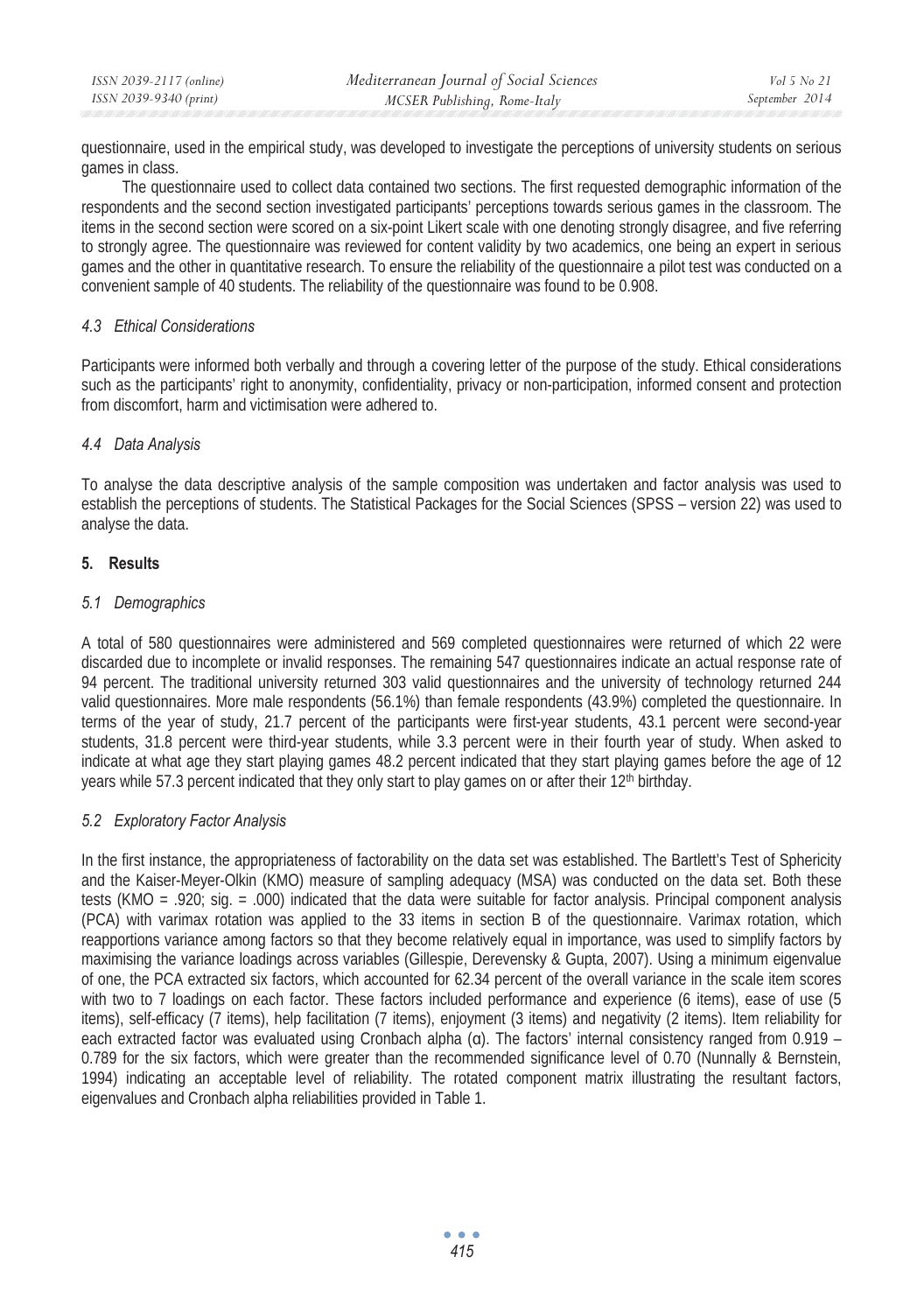# **Table 1.** Rotated factor loading matrix

|                                                                                                                                                | F1 Performance & F2 Ease of F3 Self F4 Help<br>experience | use          |              | efficacyfacilitation | F5<br>Enjoyment | F <sub>6</sub><br>Negativity |
|------------------------------------------------------------------------------------------------------------------------------------------------|-----------------------------------------------------------|--------------|--------------|----------------------|-----------------|------------------------------|
| I think playing games as part of the learning experience in class<br>cause me to be more productive and do more class related work             | .767                                                      | .168         | .291         | .093                 | .179            | .087                         |
| think playing games as part of the learning experience in class                                                                                | .752                                                      | .144         | .351         | .071                 | .144            | .066                         |
| improve my performance in the course<br>think playing games as part of the learning experience in class                                        | .742                                                      | .193         | .104         | .151                 | .209            | .106                         |
| improve my logical thinking skills<br>think playing games as part of the learning experience in class                                          | .726                                                      | .271         | .058         | .092                 | .162            | .132                         |
| improve my problem solving skills<br>I think playing games as part of the learning experience in class be to                                   | .724                                                      | .211         | .388         | .074                 | .188            | .027                         |
| the advantage of my learning experience in class<br>I think playing games as part of the learning experience in class be                       |                                                           |              |              |                      |                 |                              |
| useful to enhance learning in class<br>It would be easy for me to interact with a game                                                         | .713<br>.177                                              | .211<br>.852 | .281<br>.159 | .047<br>$-043$       | .241<br>.159    | .059<br>.070                 |
| It would be easy for me to learn how to play a game                                                                                            | .064                                                      | .843         | .169         | $-0.032$             | .134            | .047                         |
|                                                                                                                                                |                                                           |              |              |                      |                 |                              |
| It would be easy for me to be in control of the game to do what I want<br>it to do                                                             | .217                                                      | .810         | .152         | $-0.019$             | .166            | .057                         |
| It would be easy for me to follow instructions and navigate through<br>the stages of a game                                                    | .249                                                      | .783         | .147         | $-0.040$             | .111            | .067                         |
| It would be easy for me to become skillful at playing games                                                                                    | 269                                                       | .708         | .087         | .017                 | .156            | .130                         |
| think it is wise to use games to enhance learning in class                                                                                     | 251                                                       | 271          | .711         | .049                 | .287            | .127                         |
| I like the idea of playing (serious) games as part of the learning<br>process in class                                                         | .153                                                      | .274         | .698         | .000                 | .252            | .045                         |
| People who influence my behaviour will think it is a good idea to play<br>games as part of learning in class                                   | .294                                                      | .072         | .674         | .069                 | $-.097$         | .041                         |
| would like to attend classes where games related to class work are<br>played                                                                   | .357                                                      | .193         | .579         | .039                 | .424            | .117                         |
| I intend to play games related to class work if it is available                                                                                | 346                                                       | .150         | .526         | .040                 | .436            | .087                         |
| People who are important to me will think it is a good idea to play<br>games as part of learning in class                                      | .442                                                      | .061         | .518         | .068                 | $-110$          | $-.059$                      |
| Given that I have access to class related games, I predict that I would<br>use                                                                 | .452                                                      | .151         | .461         | .033                 | .382            | .054                         |
| will be able to play a serious game related to class work if someone                                                                           | $-.038$                                                   | $-0.096$     | .008         | .783                 | $-.010$         | .187                         |
| shows me how to play the game first<br>will be able to play a serious game related to class work if someone                                    | .037                                                      | $-.072$      | .002         | .730                 | $-.029$         | $-0.056$                     |
| else help me get started<br>will be able to play a serious game related to class work if there is                                              | .097                                                      | .003         | .049         | .712                 | .004            | $-255$                       |
| someone around to tell me what to do<br>will be able to play a serious game related to class work if I have                                    |                                                           |              |              |                      |                 |                              |
| watched someone else play the game before trying it myself                                                                                     | .114                                                      | $-063$       | .015         | .692                 | .083            | $-211$                       |
| will be able to play a serious game related to class work if I can call<br>someone for help if I get stuck                                     | .166                                                      | .015         | .021         | .665                 | .021            | $-.047$                      |
| will be able to play a serious game related to class work if I have<br>played similar games before to do the same class work                   | $-0.086$                                                  | .087         | .056         | .537                 | .048            | .253                         |
| will be able to play a serious game related to class work if I have a<br>lot of time to complete the class work for which the game is provided | .241                                                      | .122         | .076         | .435                 | $-.019$         | .114                         |
| Playing games as part of the learning experience in class will be fun                                                                          | .224                                                      | 212          | .099         | .021                 | .791            | .167                         |
| Playing games as part of the learning experience in class will be very<br>pleasant                                                             | .257                                                      | .222         | .141         | .023                 | .783            | .140                         |
| Playing games as part of the learning experience in class will be<br>enjoyable for me                                                          | .259                                                      | .256         | .213         | .052                 | .752            | .185                         |
| Playing games as part of the learning experience in class will be<br>frustrating                                                               | .157                                                      | .127         | .049         | $-0.070$             | .165            | .822                         |
| Playing games as part of the learning experience in class will be<br>boring                                                                    | .174                                                      | .165         | .137         | $-.048$              | .276            | .763                         |
| Eigenvalue                                                                                                                                     | 10.732                                                    | 3.493        | 2.107        | 1.768                | 1.312           | 1.159                        |
| % of variance explained                                                                                                                        | 32.521                                                    | 10.585       | 6.385        | 5.359                | 3.975           | 3.512                        |
| Cumulative %                                                                                                                                   | 32.521                                                    | 43.106       | 49.491       | 54.849               | 58.824          | 62.336                       |
| Reliability (Crombach alpha)                                                                                                                   | 0.919                                                     | 0.909        | 0.865        | 0.794                | 0.902           | 0.789                        |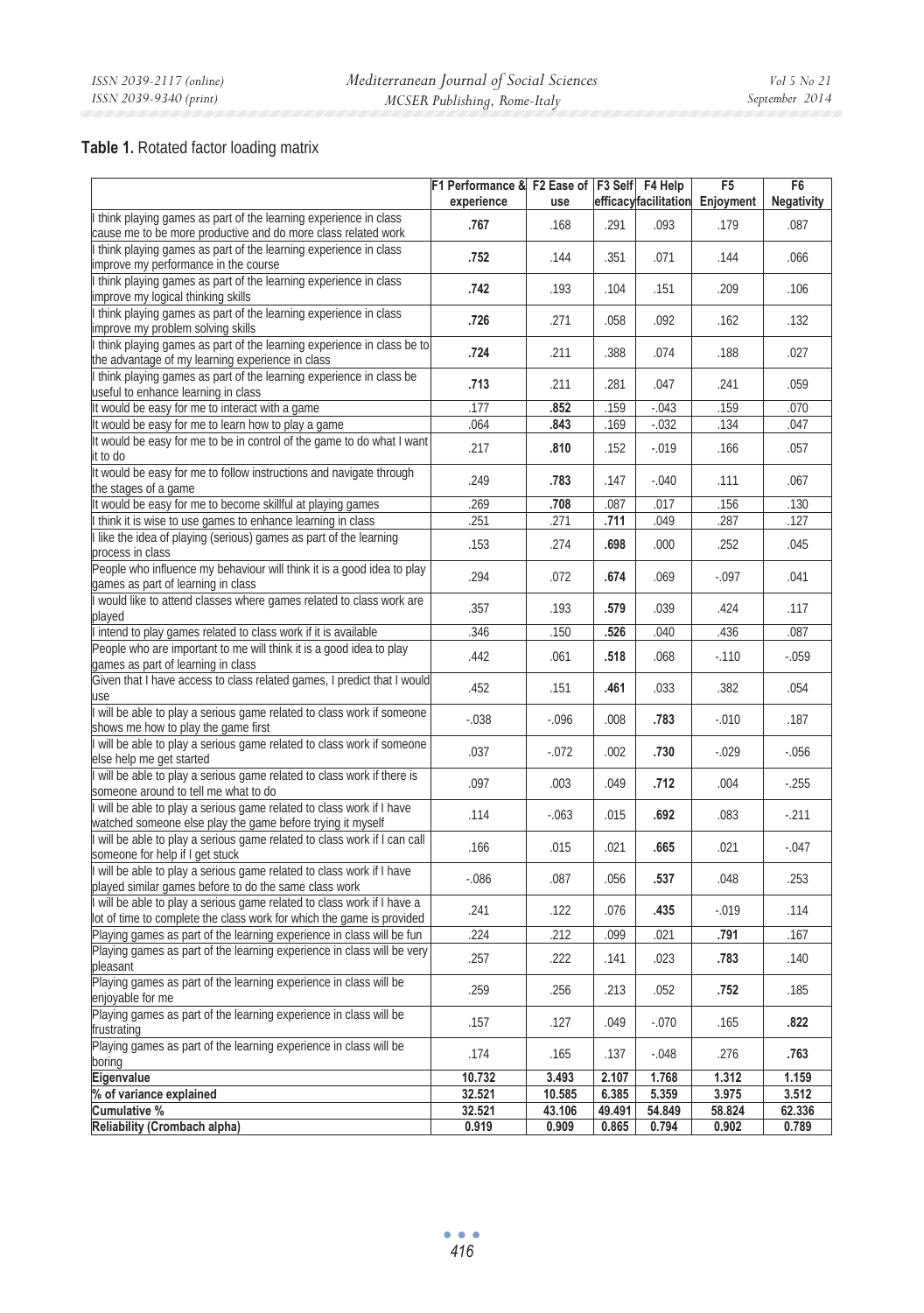## **6. Discussion**

Six factors were identified when students' perceptions of serious games in class were analysed.

**Performance and experience** consisted of six items and accounted for 32.52 percent of the variance with an eigenvalue of 10.73. This factor was concerned with the usefulness of serious games. Participants felt that playing serious games as part of the learning experience in class will have a positive impact on their productivity and will motivate them to do more class related work. They strongly believed that their performance, logical thinking and problem solving skills would benefit by playing serious games in class. In general, they were positive that their learning experience and learning would be enhanced.

**Ease of use** consisted of five items and accounted for 10.59 percent of the variance with an eigenvalue of 3.49. This factor was concerned with the perception of students that serious games will be easy to play. Participants indicated that it would be easy to learn how to play serious games and how to interact with and control serious games. Navigation seemed not to be problem and they felt positive that they would easily become skillful at playing serious games.

**Self-efficacy** consisted of seven items and accounted for 6.39 percent of the variance with an eigenvalue of 2.11. This factor was concerned with the self-efficacy of users. Efficacy is defined as the "power or capacity to produce a desired effect" or "the quality of being successful in producing an intended result" (The free dictionary, 20140715). Users have a natural drive towards competence, which is activated by a sense of efficacy (Davis, 1989). If a game is easy to operate the player's level of self-efficacy will increase and so will the user's motivation to persist in accomplishing the task. Thus, attitude and behaviour are impacted by a sense of self-efficacy. Regarding the participant's attitude towards serious games in class, they responded that it would be wise and a good idea to use games to enhance learning in class. They also indicated that the influence of peers would motivate them to use serious games in class. Regarding the participant's behaviour, they indicated that they would like to attend classes where serious games are part of the learning experience and they predicted that they would use serious games if it were available to them.

**Help facilitation** consisted of seven items and accounted for 5.36 percent of the variance with an eigenvalue of 1.77. This factor was concerned with participants' perceptions of help facilities available when playing serious games in class. This factor revealed that participants felt the need for external help and support. They indicated that they will be able to play serious games in class if someone show them how to play the game first, someone assist in getting started and tell them what to do, and if help is available when needed.

**Enjoyment** consisted of three items and accounted for 3.98 percent of the variance with an eigenvalue of 1.31. This factor was concerned with the enjoyment that serious games offer. Fun and entertainment has the ability to motivate people to focus on the activity they perform. They often lose track of time and spend more time on the activity as they anticipated and get so involved in an activity that nothing else seems to matter (Csikszentmihalyi, Larson & Prescott, 1977). Participants anticipated that serious games in class would be fun, pleasant and enjoyable. The fun and entertainment aspects of serious games could be used as a needed motivation to become immersed into the learning material.

**Negativity** consisted of two items and accounted for 3.51 percent of the variance with an eigenvalue of 1.16. This factor was concerned with fears or negativity as some of the participants indicated that the use of serious games in class would be frustrating and boring.

#### **7. Limitation and Implication for Further Research**

A non-probability convenience sampling method was used in a single province in South Africa. The nature of the sampling method thus limited this study. Caution should be exercised when generalising the perceptions of computer science lecturers towards serious games in class to other provinces. Notwithstanding this limitation, this study makes a significant contribution to the knowledge base of the perceptions of computer science students towards the use of serious games in class.

Arising from the results of the study are implications for further research. Extending the study to other universities in other provinces in South Africa and comparing the results may provide a more comprehensive illustration of the perceptions of computer science students towards serious games in class.

## **8. Conclusion**

The purpose of this study was to investigate the factors that influence computer science students' perceptions towards serious games in the classroom. The study revealed that computer science students have a positive attitude towards the